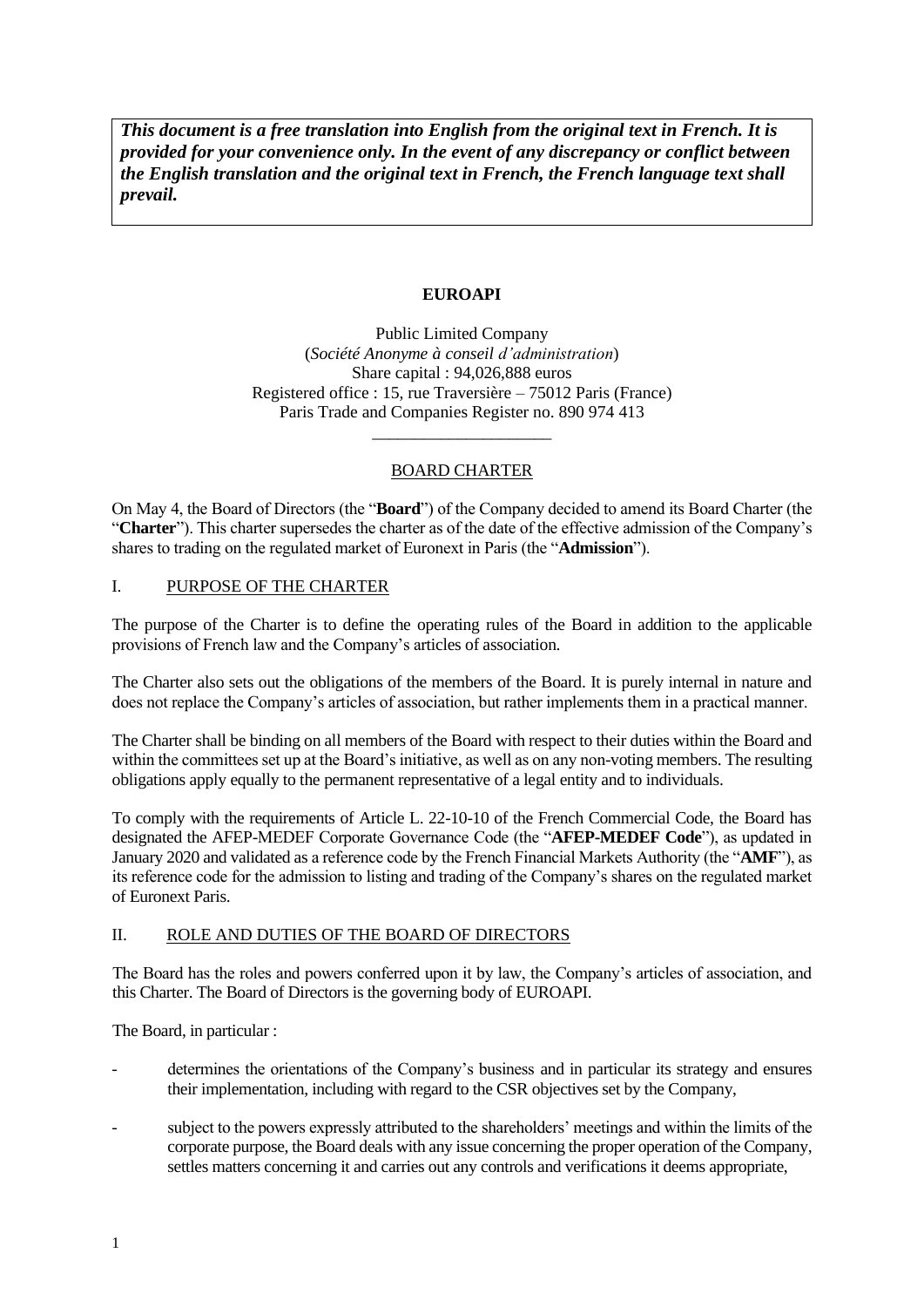- appoints the Chairman of the Board, the Chief Executive Officer and the Deputy Chief Executive Officers and sets their compensation, if any,
- authorizes the agreements and commitments referred to in Articles L. 225-38 and L. 225-42-1 of the French Commercial Code,
- periodically reviews the succession plan for the Company's executive officers drawn up by the nominations and compensation committee,
- proposes the appointment of the statutory auditors to the shareholders' meeting,
- prepares the Board's report on corporate governance and internal control, and
- prepares the draft resolutions referred to in Article L. 225-37-2 of the French Commercial Code and the related report.

The Board ensures the quality of the information provided to shareholders and markets.

The Chief Executive Officer shall have the broadest powers to act in all circumstances on behalf of the Company, subject to powers expressly granted by law to the Board of Directors and shareholders' meetings, and to the limitations below.

Prior approval from the Board of Directors acting by a simple majority of its members present or represented (the amounts mentioned below are amounts exclusive of tax) shall be required for the following:

- the approval or modification of the Group's strategic model;
- the approval or modification of the orientation of the Company and the companies it controls (annual budget and medium-term business plan of the group);
- any acquisition, joint venture or other long-term partnership/collaboration (excluding agreements concluded with customers or suppliers in the normal course of business) or any material change in the shareholding of another company:
	- $\circ$  other than those with a value of less than 10 million euros for transactions relating to a previously authorized strategy;
	- o other than those with a value of less than 2 million euros for transactions **not** related to a previously authorized strategy;
- any divestment or sale (including sale of a business or transfer of key assets), termination of joint ventures or other long-term partnerships (excluding agreements entered into with customers or suppliers in the normal course of business) representing net revenue or net carrying amount greater than 10 million euros;
- any merger, spin-off or partial contribution of assets relating to the Company or any significant subsidiary, in each case for a unit value greater than 10 million euros;
- any capital expenditure commitment or other liability (actual or contingent) greater than 10 million euros if it relates to a previously authorized strategy;
- any capital expenditure commitment or other liability (actual or contingent) greater than  $\epsilon_2$  million if it does **not** relate to a previously authorized strategy;
- any divestment or sales of assets with a net carrying amount of more than 1 million euros;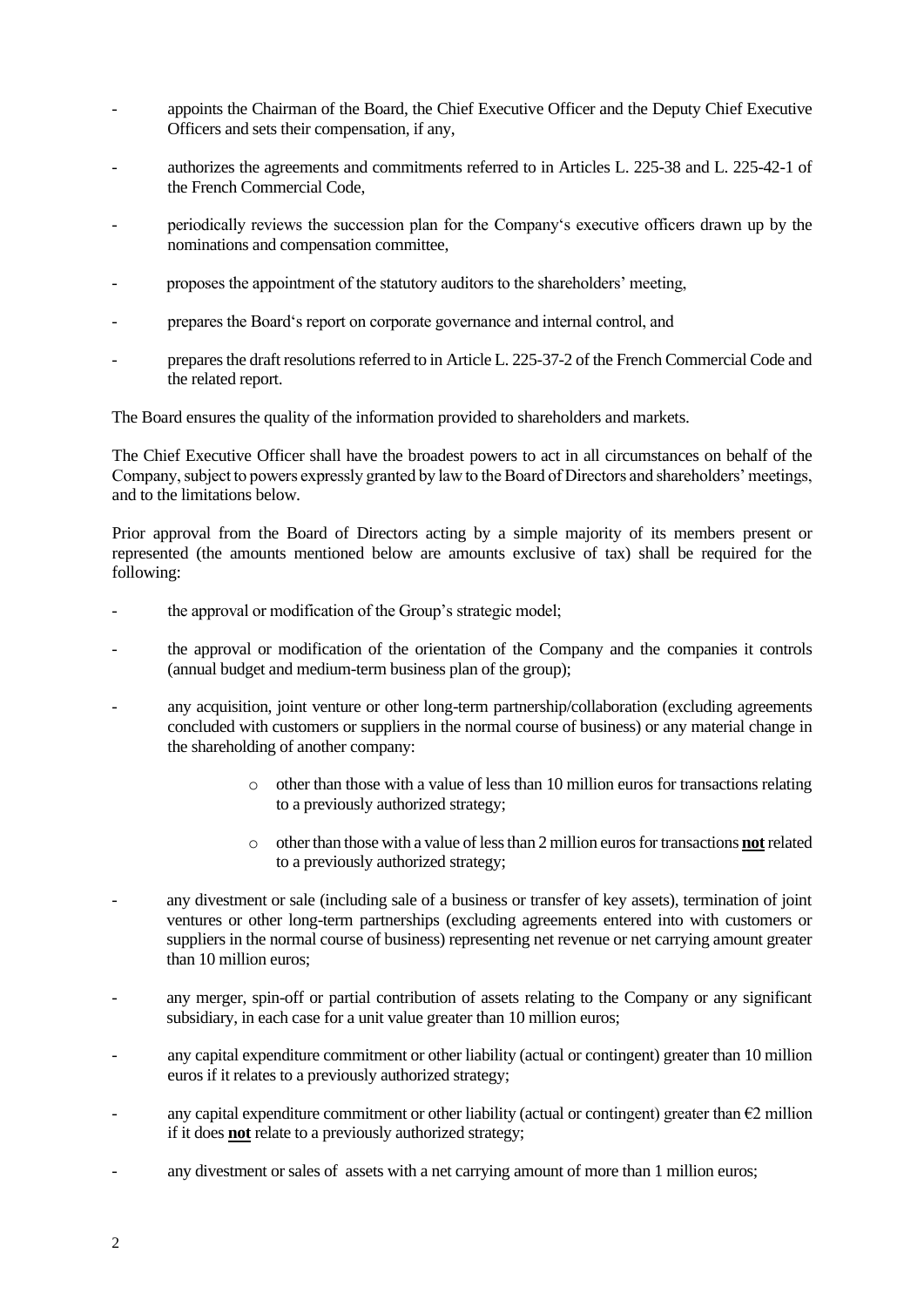- the conclusion, modification or termination of any commercial contract with an annual or cumulative value of more than EUR 50 million or with a term of more than five(5) years;
- the introduction or modification of any retirement plan or any reorganization of the workforce entailing a total cost to the Group of more than EUR 25 million;
- the adoption or modification of any bonus, profit-sharing or other equivalent arrangement for any member of the Executive Committee;
- the introduction or modification of stock option plans or free share plans of the Company or any Group company (or any other similar instrument) for the benefit of the Group's executive officers and/or employees or certain categories of them;
- the delisting of the Company;
- any decision to initiate, or to settle, as plaintiff or defendant, litigation, arbitration or other legal proceedings with a value of EUR 25 million or more per proceeding or which may have a significant impact on the Group's reputation;
- the implementation of any insolvency, dissolution or liquidation proceedings (or any similar proceedings in each applicable jurisdiction), in respect of the Company or its significant subsidiaries;
- the application for listing or delisting of debt securities with a value of more than EUR 100 million;
- any significant decision or modification relating to the Company's existing significant financing documentation, including taking any action or refraining from taking any action that would result, or could reasonably be expected to result, in a breach of the existing significant financing documentation;
- entering into or amending any borrowing or debt transaction in any form (including factoring and leasing) greater than EUR 100 million, except for: (i) intra-group borrowings; or (ii) drawings under any existing group revolving credit facility for working capital purposes;
- the creation or modification of any encumbrance, assignment, lease, rental or granting of any security interest by way of guarantee or otherwise in all or part of the group's assets, including real estate or intellectual property rights, except those: i) related to the provision of goods and services in the ordinary course of business, including supplier factoring and supply chain financing; or ii) with a value of less than EUR 50 million; and
- any issuance of financial guarantees or parent company guarantees in excess of an aggregate amount of EUR 100 million.

#### III. COMPOSITION OF THE BOARD OF DIRECTORS

The Board ensures that its composition and that of its Committees are balanced, by taking steps to ensure that its missions and those of its Committees are carried out with the necessary independence, competence and objectivity.

The Board is composed by a minimum of three (3) members and a maximum of (18) eighteen members.

Board members are deemed to be independent if they have no significant financial, contractual, family or close relationship with the Company, its group or its management that could compromise their freedom of judgment.

The Board ensures that the proportion of independent members is at least half on the Board, at least two-thirds on the Audit Committee and more than half on the Nominations and Compensation Committee.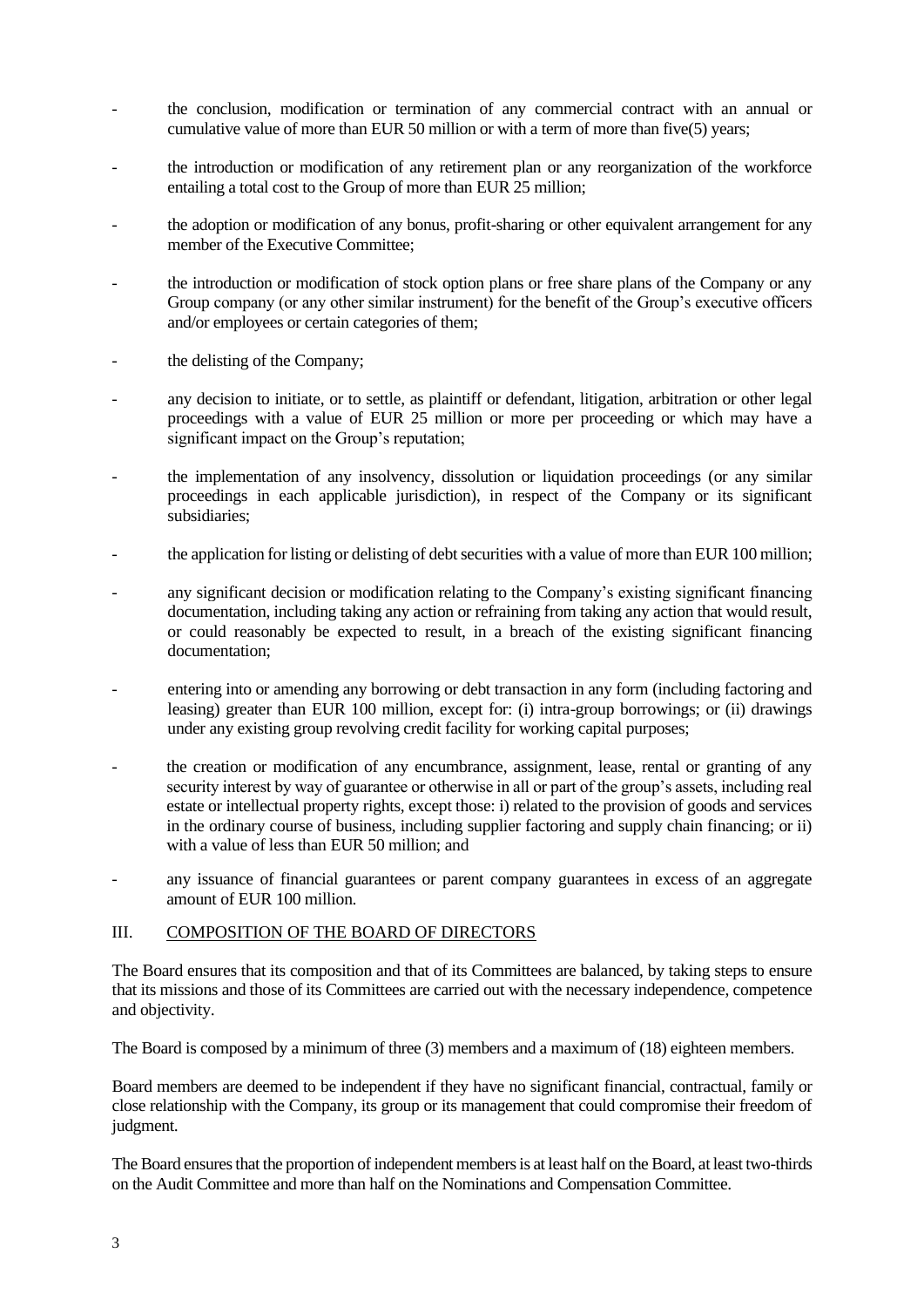Directors representing employees are not taken into account when calculating the percentages of independent.

To qualify as independent in accordance with the criteria set out in the AFEP-MEDEF Code and to be reviewed by the Board, the Board member shall:

- not be an employee or executive officer of the Company, or an employee, executive officer or director or supervisory board of any company consolidated within the Company or shall not have been an employee or executive officer of the Company or of a company consolidated with this parent company within the previous five (5) years;
- not to be an executive officer of a company in which the Company holds a term of office, directly or indirectly, or in which an employee appointed as such or an executive officer of the Company (currently in office or having held such office within the last five years) holds a term of office;
- not to be a customer, supplier, investment banker, commercial banker or significant advisor to the Company or its group, or for which the Company or its group represents a significant part of its activity (or to be directly or indirectly related to such a person); the assessment of whether or not the relationship with the Company or the group is significant is discussed by the Board, and the criteria used to make this assessment are set out in the report on corporate governance;
- not to be related by close family ties with a corporate officer;
- not to have been an statutory auditor of the Company within the previous six (6) years;
- not having been a member of the Board for more than twelve (12) years.

For the Board members holding ten (10) percent or more of the Company's capital or voting rights, or representing a legal entity holding such an interest, the Board, on the basis of a report from the Nominations and Compensation Committee, decides whether to classify them as independent in the light of the make-up of the Company's capital and the existence of a potential conflict of interest

The Board is responsible for examining, on a case-by-case basis, the situation of each of its members with respect to the said criteria. The Board may consider that one of its members, although meeting the independence criteria, should not be qualified as independent in view of his or her particular situation or that of the Company, in view of its shareholding or for any other reason. Conversely, the Board may consider that one of its members who does not meet these criteria is nevertheless independent.

Each year, the Board examines, preferably at the first Board meeting following the end of the Company's financial year, the situation of each of its members with regard to the criteria set out above.

Each member who qualifies as independent informs the Chairman of the Board without delay about any change in his or her personal situation that might call this status into question.

Before each appointment of a new member, the Board examines the candidate's situation in relation to the independence criteria and his or her areas of expertise, in order to assess their suitability for the Board's missions and their complementarity with the expertise of the other Board members.

The Board elects a Chairman who sets the agenda, taking into account the proposals made by the Board members, organizes and directs the Board's discussions and ensures that it functions properly.

In accordance with the provisions of article 18 of the articles of association, the Board may appoint one or more non-voting members (*censeurs*). The ordinary shareholders' meeting may also appoint one or more non-voting members. The non-voting members, whose number may not exceed 2, form a college. They are individuals or legal entities, freely chosen for their competence, from among the shareholders or outside them. They are appointed for a period of two (2) years ending at the end of the ordinary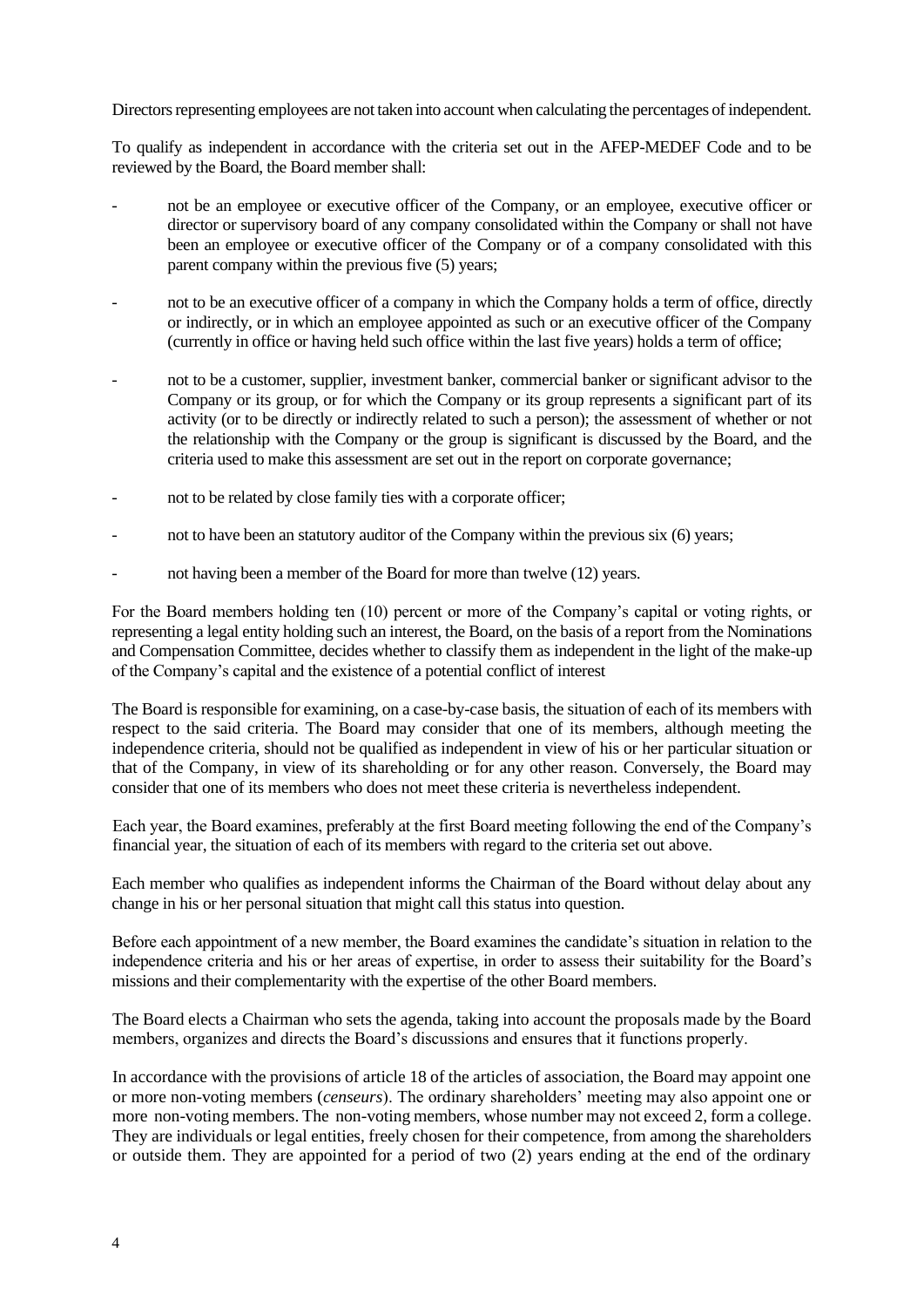shareholders' meeting called to approve the financial statements for the previous financial year, unless the Board of Directors decides to resign or terminate their duties early.

The non-voting members examine the questions that the Board or its Chairman submits for its opinion. The non-voting members attend Board meetings and take part in the deliberations in an advisory capacity only, but their absence cannot affect the validity of the deliberations. They are convened to Board meetings under the same conditions as the Board members.

The non-voting members are bound by the same duties and obligations as the members of the Board, as defined in section IV of this Charter.

### IV. DUTIES OF THE BOARD'S MEMBERS

#### General duties

Each member of the Board is required, in particular, to be aware of and comply at all times with this Charter, the Company's articles of association and the laws and regulations governing French companies, especially:

- the rules governing companies whose securities are admitted to trading on a regulated market;
- the rules limiting the number of terms of office held;
- the rules relating to agreements and transactions entered into directly or indirectly between a member of the Board and the Company; and
- rules requiring the Board's authorization and subject to performance conditions for the granting to the Chief Executive Officer and, where applicable, to the Deputy Chief Executive Officers, of any benefits of any kind corresponding to compensation, indemnities or benefits due or likely to be due as a result of the assumption, termination or change of duties or subsequent thereto, whether or not such benefits result from an employment contract and whether or not they are granted by the Company itself or by any company controlled by it.

# Duty of confidentiality of the Board members

Members of the Board are bound by an absolute obligation of confidentiality with respect to the content of the discussions and deliberations of the Board and, where applicable, its committees, as well as with regard to the information presented therein. In general, members of the Board, with the exception of the Chairman and the Chief Executive Officer, are required to refrain from issuing any external communications, in their official capacity, in particular with regard to the press.

In the event of a proven breach of the duty of confidentiality by one of the Board members, the Chairman of the Board shall report to the Board on the action it intends to take on said breach.

# Duty of loyalty

The duty of loyalty requires that the Board members shall not, under any circumstances, act in their own interest against that of the Company. If a situation arises or may arise in which there is a conflict of interest between the Company's interests and the Board member's personal interests, whether direct or indirect, or the interests of the shareholder or group of shareholders he or she represents, the concerned Board member shall inform the Board as soon as he or she is aware of the situation and draw all the necessary conclusions from it, with regard to the exercise of his or her term of office and in particular his or her participation in the work of the Board. Accordingly, the Board member undertakes to declare, before each Board meeting, depending on the agenda, his or her possible conflict(s) of interest and, as the case may be, to: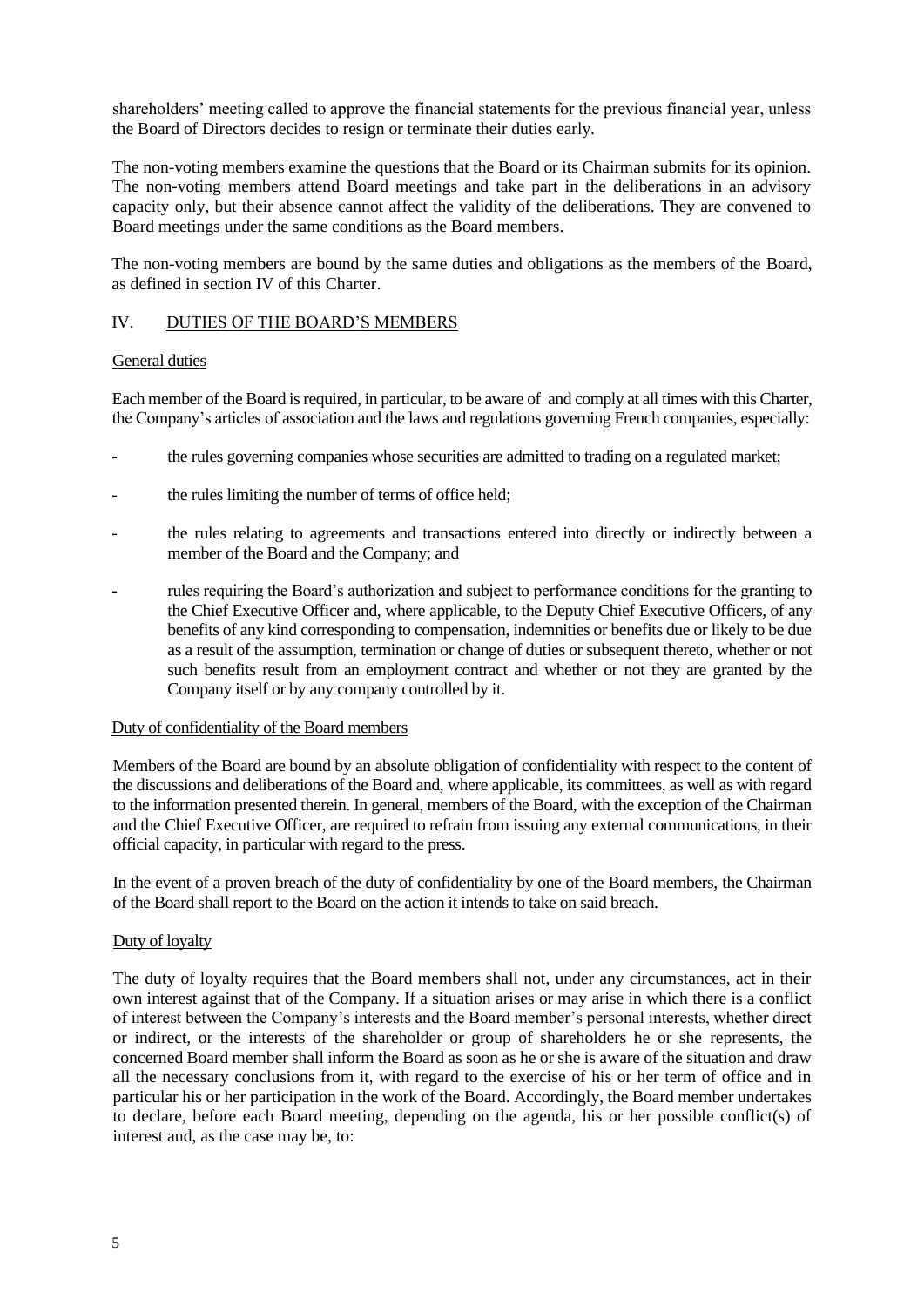- either abstain from attending the debates and participating in the vote on the corresponding deliberation; or
- not attend the Board meeting during which he/she is in a conflict of interest situation; or
- as the case may be, resign from office.

The Board member may be held liable for the failure to comply with these rules of abstention and withdrawal.

In addition, the Chairman of the Board shall not be required to transmit to any member whom he or she has reason to believe is in a conflict of interest situation any information or documents relating to the conflicting matter and shall inform the Board of such non-transmission.

#### Duty of disclosure

In order to prevent the risk of conflicts of interest and to enable the Board to provide quality information to shareholders and the markets, each Board member is required to declare to the Board:

- as soon as they become aware of any situation that gives rise or may give rise to a conflict of interest between the company's interest and their direct or indirect personal interest or the interest of the shareholder or group of shareholders they represent;
- in the month following the end of the financial year, whenever any remuneration or benefit of any kind is paid to, due to or payable by a company controlled by the Company or by a company controlling the Company:
	- all remuneration and benefits of all kinds, including in the form of equity or debt securities, securities giving access to the capital or options, paid or still to be paid in respect of the financial year,
	- where applicable, distinguishing between the fixed, variable and exceptional components thereof, as well as the criteria on the basis of which they were calculated or the circumstances under which they were established;
- any benefit of any kind corresponding to compensation, indemnities or benefits due or likely to be due as a result of the assumption, termination or change of duties or subsequent thereto, whether or not such benefits result from an employment contract;
- any supplementary pension plan subscribed by the Company for its benefit;
- any term of office and position held in any company during the financial year (including membership on the board committees of such companies);
- in the previous five (5) years, any office held outside the group controlled by the Company, any conviction for fraud, any official incrimination and/or sanction and, in particular, any disqualification from acting as a member of a management or supervisory body of an issuer; and
- all data necessary for the Company to draw up lists of insiders.

Once a year, the Board shall review the known conflicts of interest. Each Board member is required to submit a declaration of conflicts of interest to the first Board meeting following the end of the Company's financial year.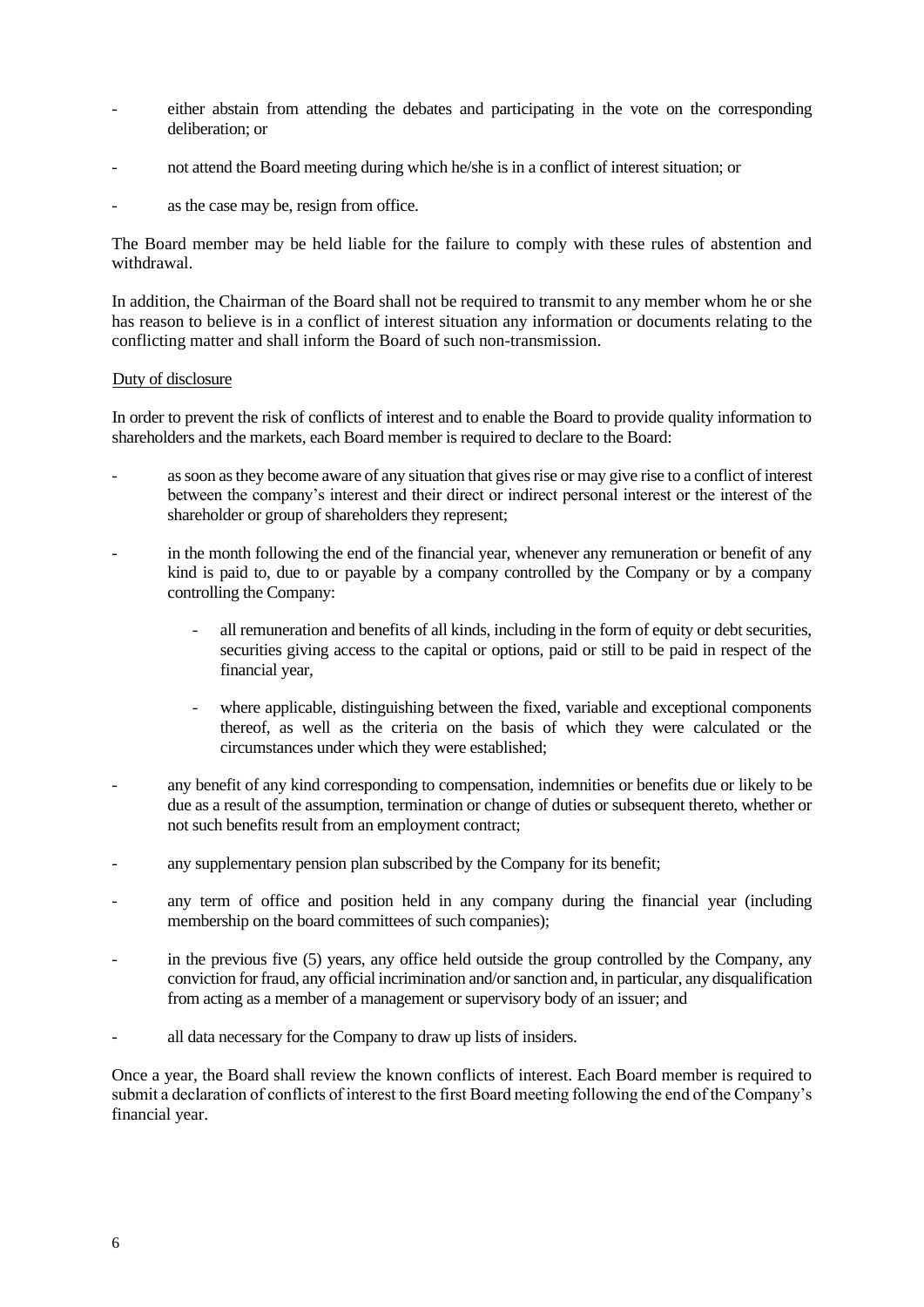In addition, each Board member is required to declare to the Company any acquisition, disposal, spinoff, subscription and/or exchange transaction involving financial instruments issued by the Company or related financial instruments, whether carried out directly or through an intermediary.

Where applicable, each Board member undertakes to inform his or her non-separated spouse, his or her partner under a civil partnership agreement, his or her dependent children or children usually residing with him or her, his or her parents or relatives who have been residing in his or her home for at least one year, and/or any legal entity that he or she directs, administers, manages or controls, that he or she or it is (are) subject to the same obligation.

However, transactions carried out by a legal entity on behalf of third parties or when the aggregate amount of such transactions does not exceed EUR 5,000 for the current calendar year are not subject to notification. This threshold is calculated by aggregating all the transactions carried out by an executive officer and the transactions carried out by persons related to him.

When the aggregate amount of transactions during the calendar year exceeds EUR 20,000, the information must also be communicated within three working days from the transaction to the AMF via the ONDE extranet. The concerned Board member shall send a copy of this declaration to the Company within the same period. The declarations are then posted on its website by the AMF and are the subject of an annual summary statement in the management report presented to the Company's annual shareholders' meeting.

# Obligations to refrain from trading in the Company's securities during black-out periods

In accordance with applicable laws and regulations (i.e. at the date of approval of this Charter), the AMF's Position-Recommendation DOC-2016-08 entitled « *Guide de l'information permanente et de la gestion de l'information privilégiée* » and the provisions of EU Regulation No.596/2014 of the European Parliament and of the Council of April 16, 2014, as amended, the Board members shall refrain from trading in the Company's securities (in particular by exercising stock options, selling shares, including shares resulting from the exercise of stock options or free share plans, or purchasing shares):

- at least thirty (30) calendar days before the publication of annual and semiannual financial statements, and
- at least fifteen (15) calendar days before the publication of financial information or quarterly or interim financial statements.

A schedule of these black-out periods, taking into account the dates of scheduled periodic publications, is posted on the Company's intranet. It is necessary to consult it before any intervention.

Trading in the Company's securities is authorized the day after the publication of the information concerned, provided that the person concerned does not hold any inside information.

The Company may nevertheless authorize a person discharging managerial responsibilities within the Company to trade on his or her own behalf or on behalf of a third party during the thirty (30) calendar days, under the following conditions:

- − either on a case-by-case basis due to the existence of exceptional circumstances, such as severe financial difficulty, requiring the immediate sale of shares; or
- due to the characteristics of the trading involved for transactions made under, or related to, an employee share or saving scheme, qualification or entitlement of shares, or transactions where the beneficial interest in the relevant security does not change.

Obligations relating to the possession of an inside information – Prevention of insider trading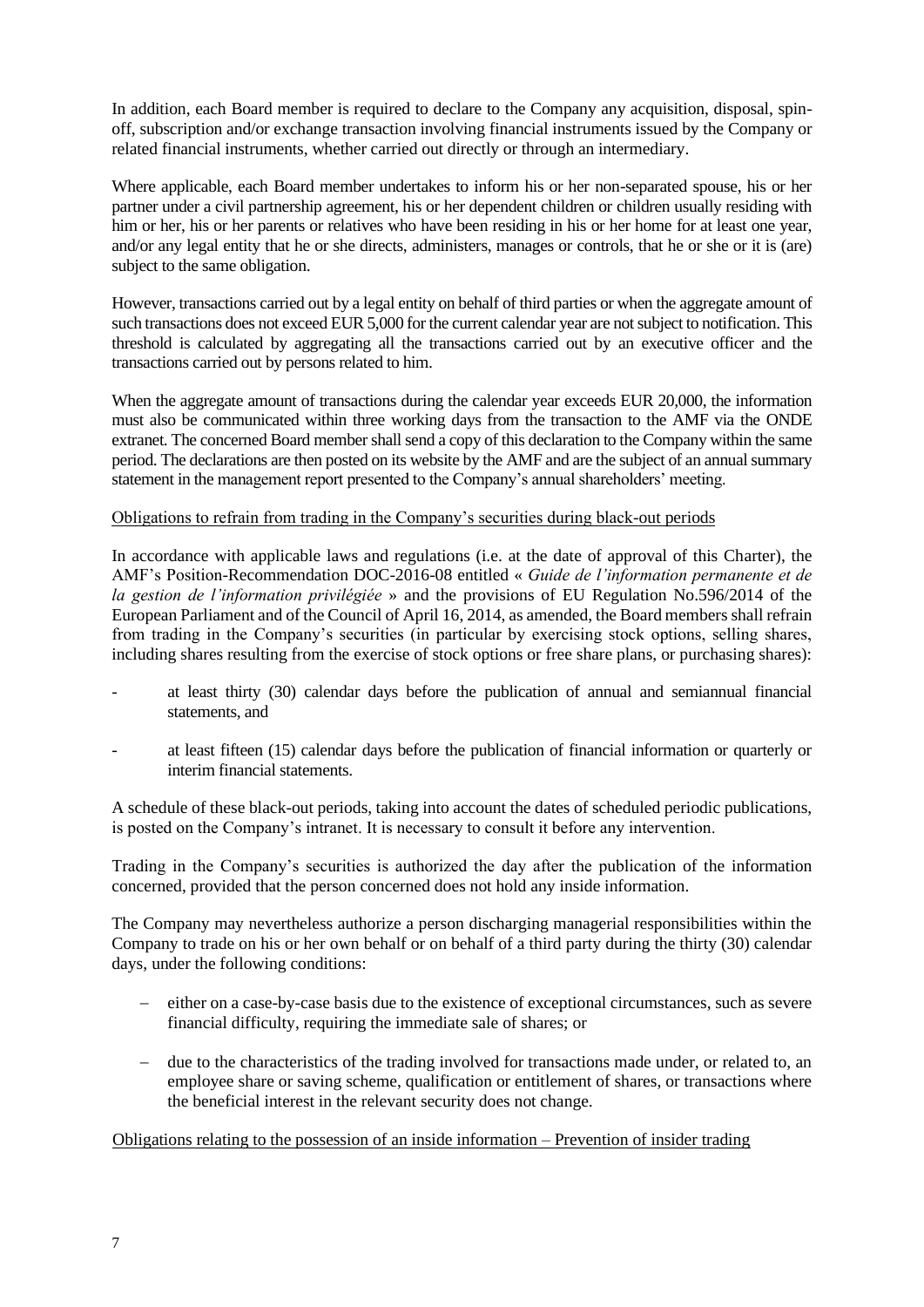With regard to non-public information acquired in the course of their duties, all Board members shall consider themselves bound by a duty of professional secrecy that goes beyond the simple obligation of discretion provided for in article L. 225-37 of the French Commercial Code.

More specifically, as a result of the performance of their duties, all Board members are regularly in possession of inside information within the meaning of Article 7(1) of EU Regulation No.596/2014 of the European Parliament and of the Council of April 16, 2014 (i.e. specific, non-public information concerning, directly or indirectly, the Company or the financial instruments that it issues, which, if it were made public, would be likely to have a significant influence on the price of the financial instruments in question, or on the price of related derivative financial instruments).

In this respect, each Board member is on the list of insiders drawn up by the Company and made available to the AMF.

Once they are in possession of such information, each Board member shall refrain from:

- carrying out or attempting to carry out insider transactions, in particular:
	- acquiring or disposing, for his or her own account or for the account of a third party, directly or indirectly, of financial instruments to which this information relates, or
	- cancelling or modifying orders previously placed on financial instruments to which this information relates,
- unlawfully disclosing such information (i.e. disclosing such information to another person outside the normal exercise of employment, profession or duties);
- recommending to another person that they engage in insider trading or inducing another person to engage in insider trading, in particular:
	- recommending, on the basis of that information, that another person acquire or dispose of financial instruments to which that information relates, or induces that person to make such an acquisition or disposal, or
	- recommending, on the basis of that information, that another person cancel or modify an order in respect of a financial instrument to which that information relates, or induces that person to make such a cancellation or modification; and
- to make use of a recommendation or inducement referred to in the preceding paragraph, if the member knows, or should know, that it is based on inside information.

In the event that a Board member is granted stock warrants or any other right or instrument giving access to the Company's share capital, he or she shall comply with the exercise periods and procedures established by the Board at the time of granting.

# Obligations relating to the holding of financial instruments issued by the Company

Each Board member shall hold at least five hundred (500) shares of the Company throughout his or her term of office and in any event no later than six (6) months after his or her appointment. This obligation does not apply to directors representing the Group's employees or, upon decision of the Board, to directors representing shareholders whose internal procedures prohibit the direct ownership of shares by their representatives. Securities lending by the Company to Board members are not permitted.

Upon assuming their duties, the Board members shall register the shares they hold. The same applies to any shares acquired subsequently.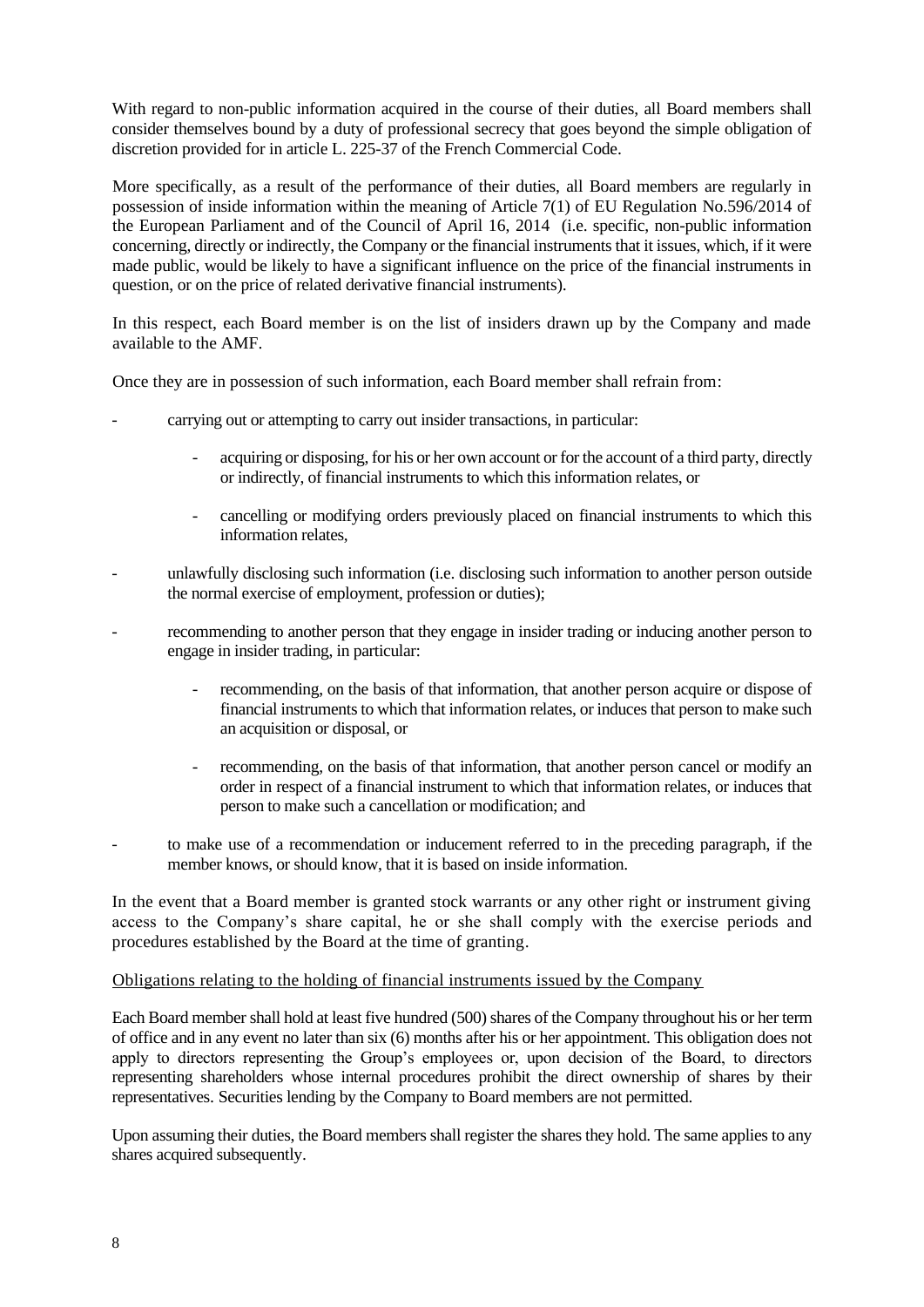In the event that a Board member has been granted stock warrants or any other right or instrument giving access to the Company's capital, he or she is prohibited from hedging his or her risks. He undertakes to comply with any retention obligations imposed on him in connection with such grants.

#### Duty of care and attendance

Board members shall devote all of their time to the affairs of the Company.

A Board member undertakes to be diligent and to make best effort to:

- attend in person, if necessary by videoconference or telecommunication, all meetings of the Board and/or committees, and
- attend all shareholders' meetings.

Board members, when they hold a term of office as an executive officer, may not accept more than two other terms of office as a director or member of the supervisory board in listed companies, including foreign companies, outside the Group.

#### Non-competition obligations

Board members who are natural persons or in the case of Board members who are legal entities, their permanent representatives (and only such representatives) may not solicit and/or accept a corporate office or professional duties in companies or businesses that compete with those of the Company without first informing the Board of Directors and obtaining its authorization.

Throughout their term of office, all natural persons that are Board members or in the case of Board members who are legal entities, their permanent representatives (and only such representatives), undertake not to solicit and/or accept offices in companies or businesses that compete with those of the Company and/or in companies in which the Company has a significant shareholding or, more generally, in companies with which the Company has significant dealings, without first seeking the approval of the Chairman of the Board of Directors. The Chairman may then, if he considers that the exercise of such a term of office is contrary to the Company's corporate interest or is likely to give rise to a conflict of interest, ask him to renounce the said term of office or to refrain from accepting it.

At the end of his or her term of office, any natural person who is a Board member or, in the case of a legal entity that is a Board member, its permanent representative who is a natural person (and only such representative), shall endeavor to observe a reasonable waiting period before applying for and/or accepting a position in companies conducting business activities that are competitors of the Company and/or in companies in which the Company has an interest.

#### Obligation and right to information

To participate effectively in the work and deliberations of the Board, each Board member shall obtain any documents deemed pertinent. Requests to this effect shall be made to the Chairman or, where appropriate, to any of the Company's executive officers (Chief Executive Officer or Deputy Chief Executive Officer).

Each Board member shall ensure that he or she obtained all necessary information in sufficient time on the subjects to be discussed at Board meetings.

Each Board member is authorized to meet with the Company's principal executive officers, provided that he or she informs the Chairman of the Board and the Chief Executive Officer in advance.

The Chief Executive Officer regularly informs the Board of the financial situation, cash position, financial commitments and significant events of the Company and the Group.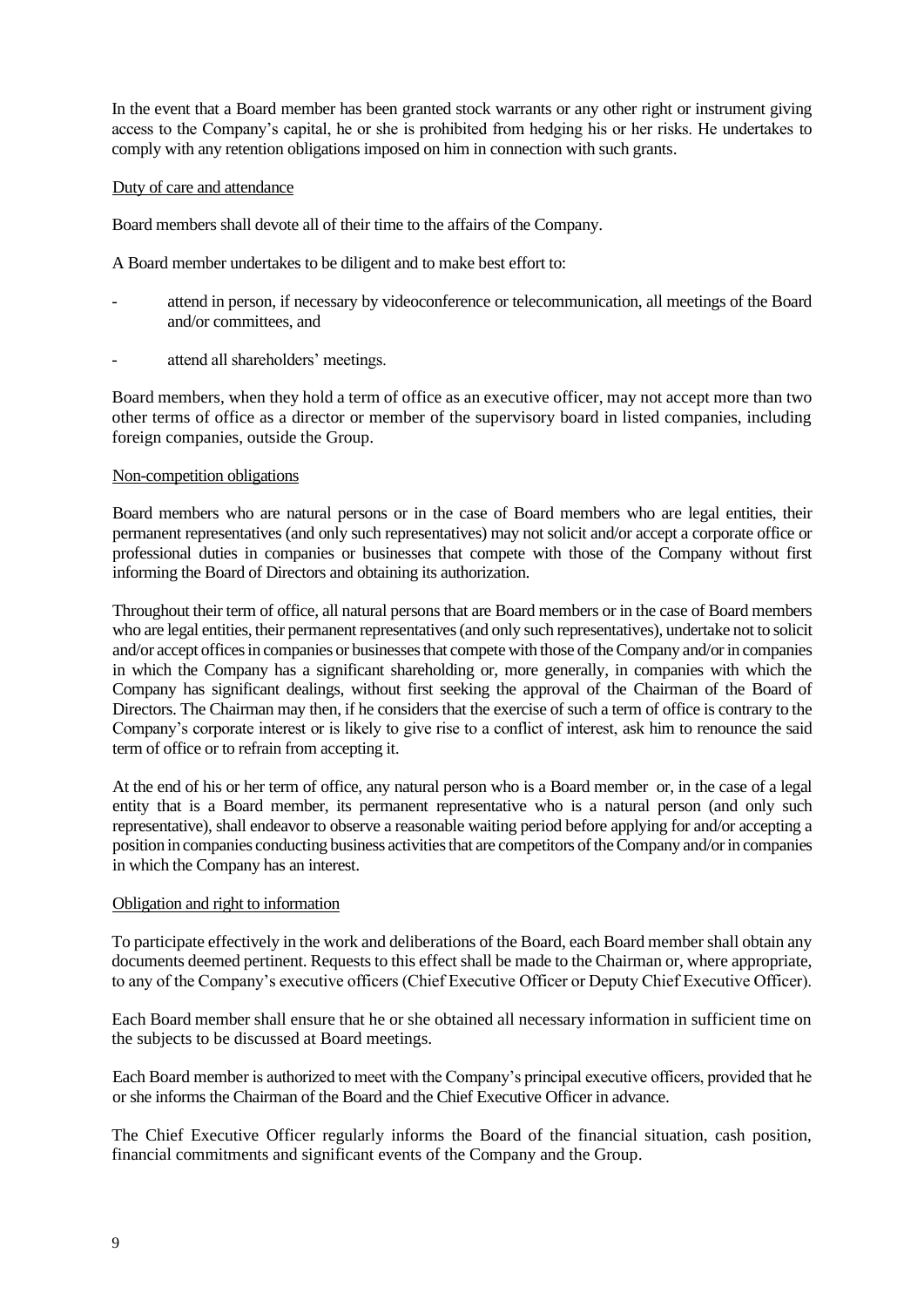Any new Board member may request training on the specific characteristics of the Company and its Group, their businesses and their sectors of activity.

# V. BOARD MEETINGS

# Meeting frequency

The Board meets as often as required by the interests of the company and, in any event, at least four (4) times a year. The frequency and duration of the meetings must be such as to allow for a thorough examination and discussion of the matters falling within the competence of the Board.

Decisions of the Board are taken by majority vote; in the event of a tie, the Chairman of the meeting has a casting vote.

Decisions relating to the specific powers of the Board of Directors referred to in article 14 of the articles of association may be taken by written consultation of the directors. In the latter case, the Chairman of the Board sends the draft decisions by written consultation, together with the documents required for the directors to make a decision, to all members of the Board by electronic means. Each director may express his or her vote within seven (7) calendar days of the date of receipt of the notification. Failure to respond in writing to the Chairman of the Board to the written consultation within this period and in accordance with the terms of the request shall result in the members of the Board being deemed absent and not to have participated in the decision. The decision by written consultation can only be adopted (i) if at least half of the members of the Board of Directors have participated in the written consultation, and (ii) by a simple majority of the members participating in the consultation.

# Places of meetings

Meetings are held either at the registered office or at any other place indicated in the notice of meeting.

Use of video-conferencing or telecommunication means.

Board members may participate in Board meetings by videoconference or, failing that, by telecommunication means that enable them to be identified and guarantee their effective participation, under the conditions provided for by the applicable legal and regulatory provisions. They are then deemed to be present for the calculation of the quorum and the majority.

This method of participation is not applicable for the adoption of decisions concerning the closing of the annual accounts for the financial year, including the consolidated accounts, and the closing of the management report and the group management report.

# Representation

Any director may be represented by another director at a specific meeting. The power of attorney, which must be given in writing, may validly result from a simple e-mail. Each director may hold only one proxy during the same meeting.

# Notice of meeting and right to prior information

The Board members are convened by any means, even verbally. The author of the convocation sets the agenda for the meeting. Notices of meeting may be sent by the Secretary of the Board and must be made within a reasonable period of time before the date set for the meeting, unless all the directors agree to shorten or waive this period, it being understood that no notice is required if all the directors are present or represented at the meeting.

All documents or drafts of documents are sent, delivered or made available to the Board member, in order to inform them about the agenda and all matters submitted to the Board for consideration. These documents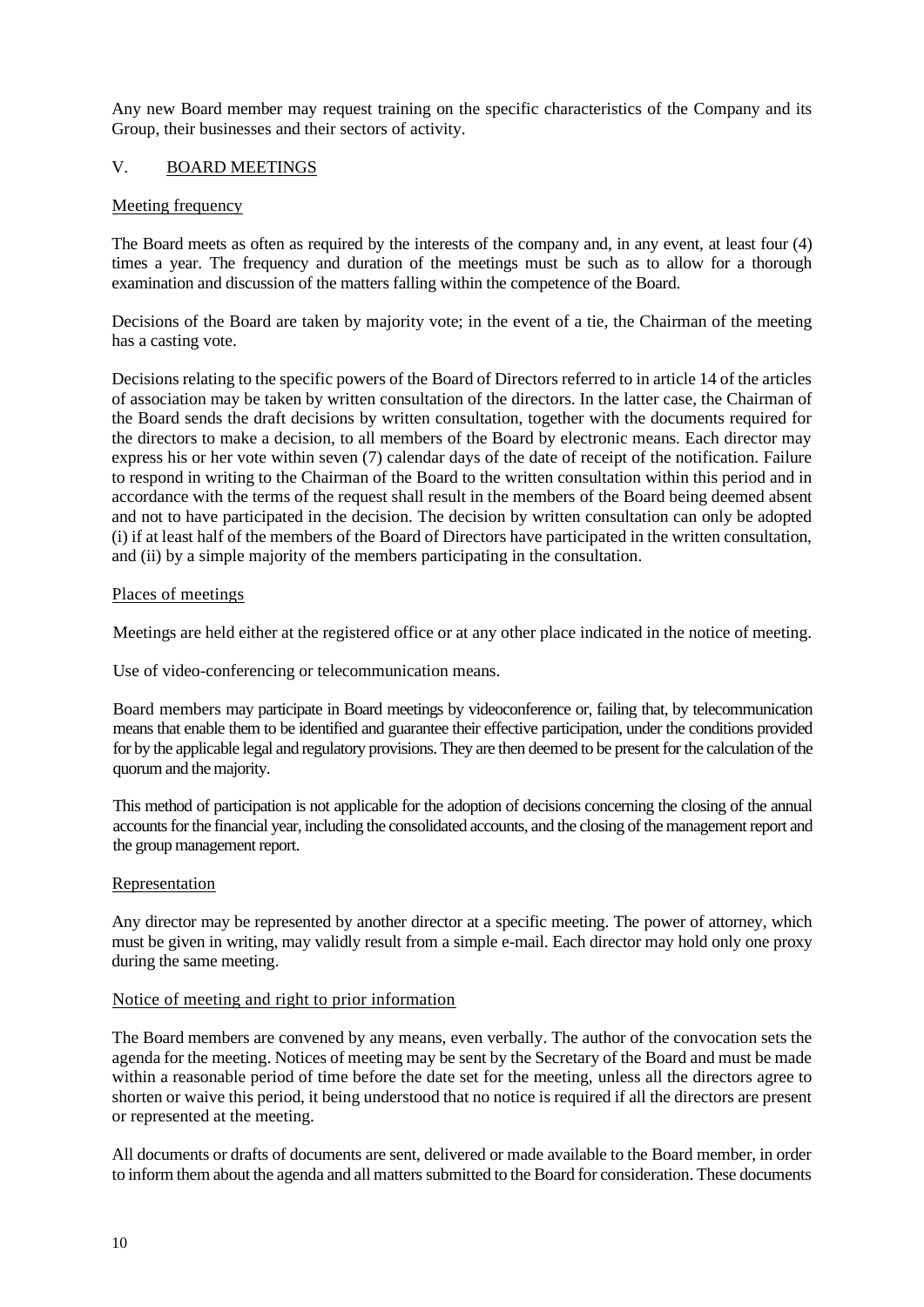are sent within a reasonable time, except in the case of urgency or the need to ensure complete confidentiality, in order to enable the directors to exercise their control and vigilance.

# Evaluation – Reviewing the AFEP-MEDEF Code's points of vigilance

Once a year, the Board shall devote an item on its agenda to the evaluation of its operating procedures and, at least every three years, it shall carry out a formal evaluation under the direction of the Appointments and Compensation Committee or an independent director, with the assistance of an outside consultant where appropriate.

The purpose of this evaluation is also to check that important issues are properly prepared and discussed, and to measure the contribution of each member to the work of the Board, particularly in terms of his or her skills and involvement.

The non-executive directors meet periodically, and at least once a year, without the presence of the executive or salaried directors within the group, in order in particular to assess the performance of the Chairman and Chief Executive Officer (or, in the event of dissociation, of the Chairman and the Chief Executive Officer), and, where applicable, of the Deputy Chief Officer(s), and to consider the future of management.

Each year, the Board also reviews the points of vigilance set out in the AFEP-MEDEF Code. It reports on this in its corporate governance report.

# **Minutes**

The deliberations of the Board are recorded in minutes drawn up in a special register or on numbered loose sheets of paper, under the conditions prescribed by law. The minutes of the deliberations shall mention the participation of members of the Board by videoconference or telecommunication means. The Secretary of the Board is authorized to issue and certify copies or extracts of the minutes of Board meetings.

In the event of a written consultation, the decision, if approved, will be recorded in the minutes of the Board of Directors' decision by written consultation, which will be submitted for approval at the next Board of Directors' meeting.

# VI. REMUNERATION

Each Board member may receive remuneration, the amount of which is voted by the ordinary shareholders' meeting and the allocation of which is decided by the Board, taking into account, in particular, the attendance of members and the time they devote to their duties, including, where applicable, within committees set up by the Board.

The methods for determining compensation will be defined by the Board.

The remuneration of the Chairman, if any, is set by the Board, after consultation with the Nominations and Compensation Committee.

Board members may also be remunerated for specific assignments entrusted to them by the Board in addition to their normal duties on the Board.

# VII. COMMITTEES

The Board may set up committees, the composition and powers of which it determines as often as required by the company's interests. The conditions for the creation and composition of the Audit Committee are, however, laid down by law.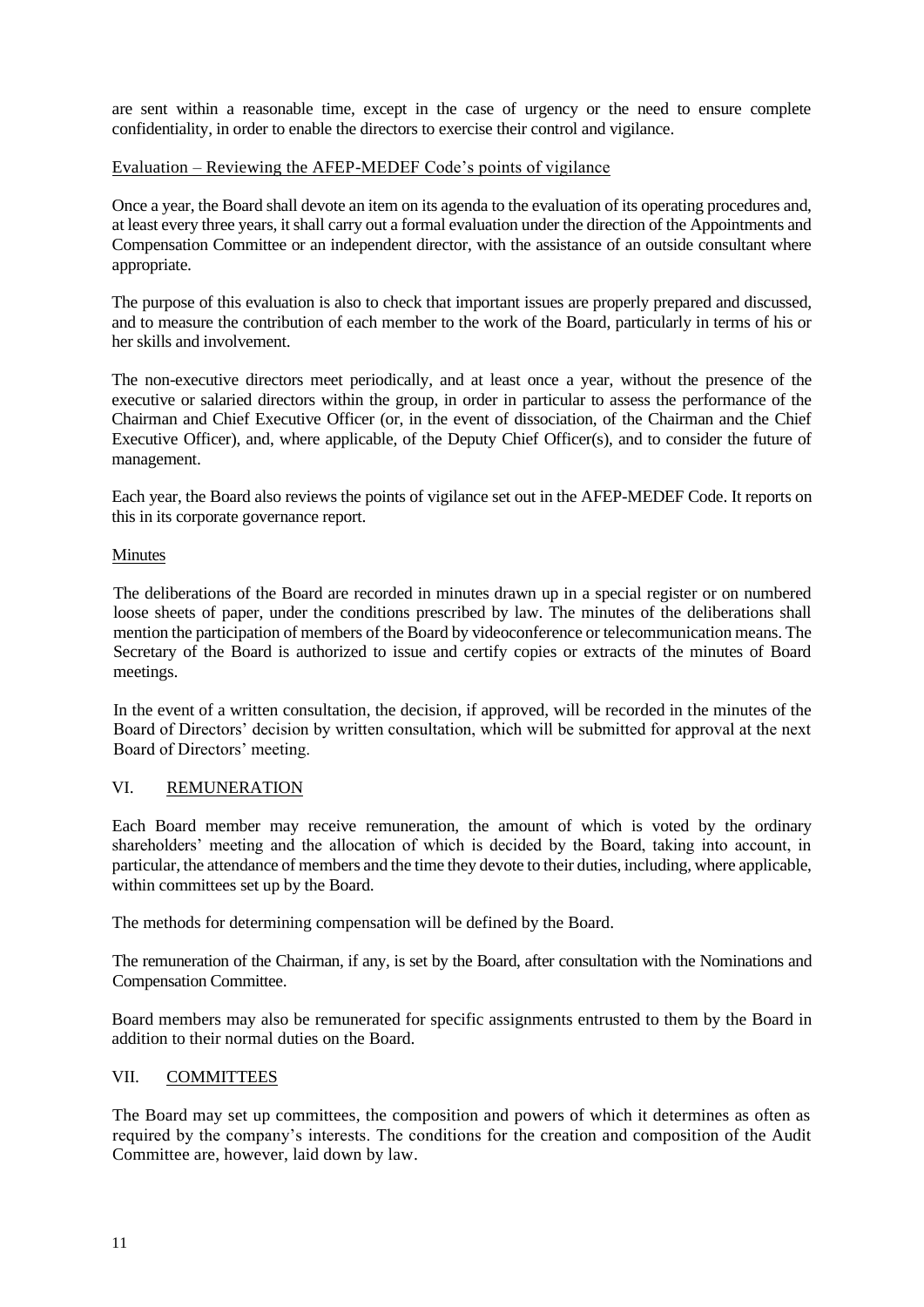The standing committees of the Board are the following:

- the Audit Committee, whose purpose is to provide technical and critical support to executive officers in monitoring the Company's accounting and financial policy, in particular to monitor the process for preparing financial information, to issue a recommendation on the statutory auditors, and to monitor the statutory audit of the annual financial statements and, where applicable, the consolidated financial statements by the statutory auditors;
- the Appointments and Compensation Committee, which is responsible for making proposals to the Board concerning its composition and the compensation policy for executive officers, in particular for implementing the Board's evaluation procedure, drawing up a succession plan for the Company's executive officers, and examining all compensation and benefits for non-executive officers; and
- the CSR Committee, whose purpose is to examine the orientations, objectives and challenges of the Company's corporate social responsibility policy and to ensure that the objectives defined are achieved.

The role of each committee is to study, analyze and prepare certain Board deliberations within its remit, and to study subjects and/or projects referred to it by the Board or its Chairman. They are purely internal to the Company and have only advisory powers, acting under the authority of the Board to which they report..

The Board has full discretion to decide what action it will take on the conclusions presented by the committees. Each Board member remains free to vote as he or she sees fit, without being bound by the studies, investigations or reports of the committees, or by any of their recommendations.

The Board determines the composition and powers of each committee. It may decide at any time to modify the composition of each committee. The Board may not delegate any of its responsibilities to any committee, as their role is purely advisory.

The Board appoints the chairman of each of its committees. Each committee meets at the call of its chairman and determines the frequency of its meetings. These meetings are held at the Company's registered office or at any other location decided by the chairman of the committee concerned.

Each committee draws up its own rules of procedure, which are approved by the Board.

# VIII. PROTECTION OF EXECUTIVE OFFICERS DURING THEIR TERM OF OFFICE

The Company has taken out liability insurance on behalf of and for the benefit of its executive officers.

# IX. SUCCESSION PLAN FOR EXECUTIVE OFFICERS AND KEY PERSONNEL

The Board or a specialized committee regularly puts the issue of the succession of current executive officers and possibly of a number of key personnel on its agenda.

# X. AMENDMENTS AND PUBLICATION OF THE CHARTER

This Charter may be amended by a decision of the Board, however, provisions of this Charter that repeat certain provisions of the articles of incorporation may be amended only if the corresponding provisions of the articles of association have been previously amended by an extraordinary shareholders' meeting of the Company.